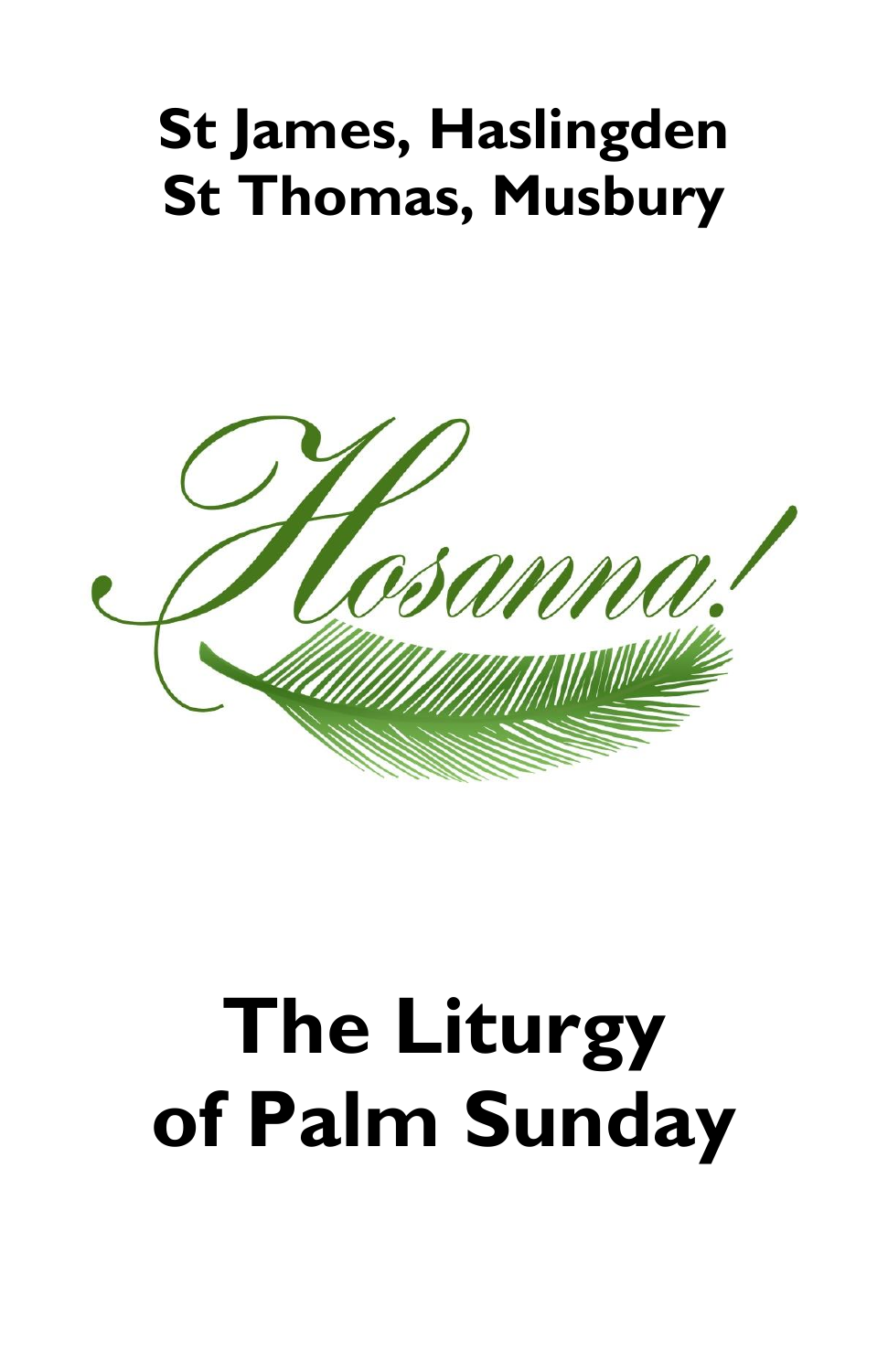*Welcome to this service. Today we commemorate the triumphal entry of Jesus into Jerusalem which began the sequence of events which we shall follow during the course of this Holy Week.* 

*We gather, holding palm crosses.*

## *When all are ready*

Hosanna to the Son of David, the King of Israel. Blessed is he who comes in the name of the Lord. Hosanna in the highest.

Grace, mercy and peace from God our Father and the Lord Jesus Christ be with you.

All **and also with you.**

## **Introduction**

Dear brothers and sisters in Christ, during Lent we have been preparing by works of love and self-sacrifice for the celebration of our Lord's death and resurrection. Today we come together to begin this solemn celebration in union with the Church throughout the world. Christ enters his own city to complete his work as our Saviour, to suffer, to die, and to rise again. Let us go with him in faith and love, so that, united with him in his sufferings, we may share his risen life.

## *The people hold up their palms while this prayer is said by the president*

God our Saviour, whose Son Jesus Christ entered Jerusalem as Messiah to suffer and to die; let these palms be for us signs of his victory and grant that we who bear them in his name may ever hail him as our King, and follow him in the way that leads to eternal life; who lives and reigns with you, in the unity of the Holy Spirit, now and for ever.

All **Amen.**

## **The Palm Gospel**

Hear the Gospel of our Lord Jesus Christ according to *N*. All **Glory to you, O Lord.**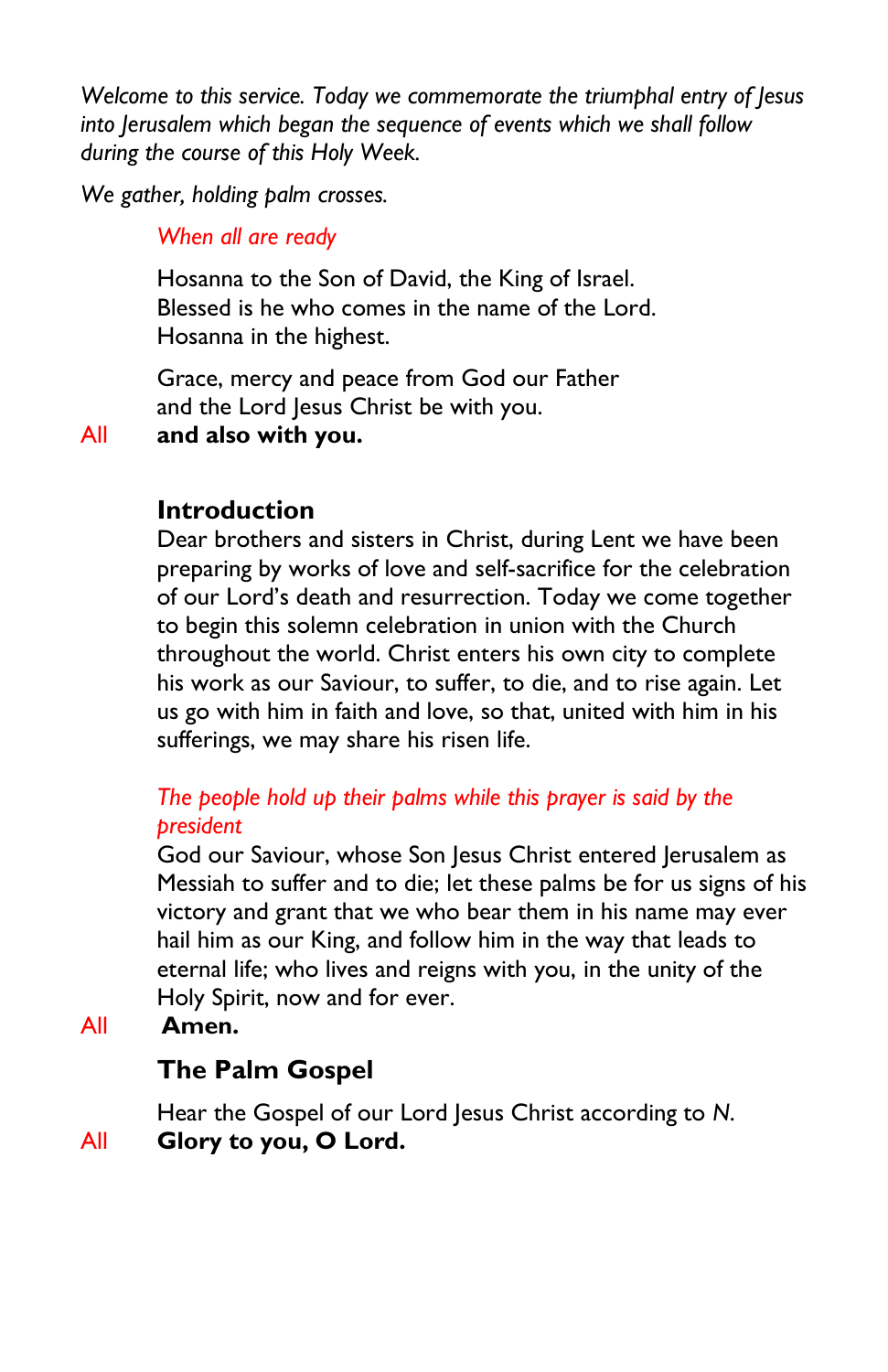#### *At the end*

This is the Gospel of the Lord. All **Praise to you, O Christ.**

## **The Procession**

Let us go forth, praising Jesus our Messiah.

## **Hymn(s)**

*All glory, laud and honour, To Thee, Redeemer, King, To whom the lips of children Made sweet hosannas ring.*

1. Thou art the King of Israel, Thou David's royal Son, Who in the Lord's Name comest, The King and Blessèd One. *All glory…*

2. The company of angels Are praising Thee on High, And mortal men and all things Created make reply. *All glory…*

1. We have a king who rides a donkey, and his name is Jesus: Jesus the king is risen early in the morning.

2. Trees are waving a royal welcome for the king called Jesus: Jesus the king is risen early in the morning.

3. The people of the Hebrews With palms before Thee went; Our prayer and praise and anthems Before Thee we present. *All glory…*

4. To Thee, before Thy passion, They sang their hymns of praise; To Thee, now high exalted, Our melody we raise. *All glory…*

5. Thou didst accept their praises; Accept the prayers we bring, Who in all good delightest, Thou good and gracious King. *All glory…*

3. We have a king who cares for people, and his name is Jesus: Jesus the king is risen early in the morning.

4. What shall we do with our life this morning? Give it up in service! Jesus the king is risen early in the morning.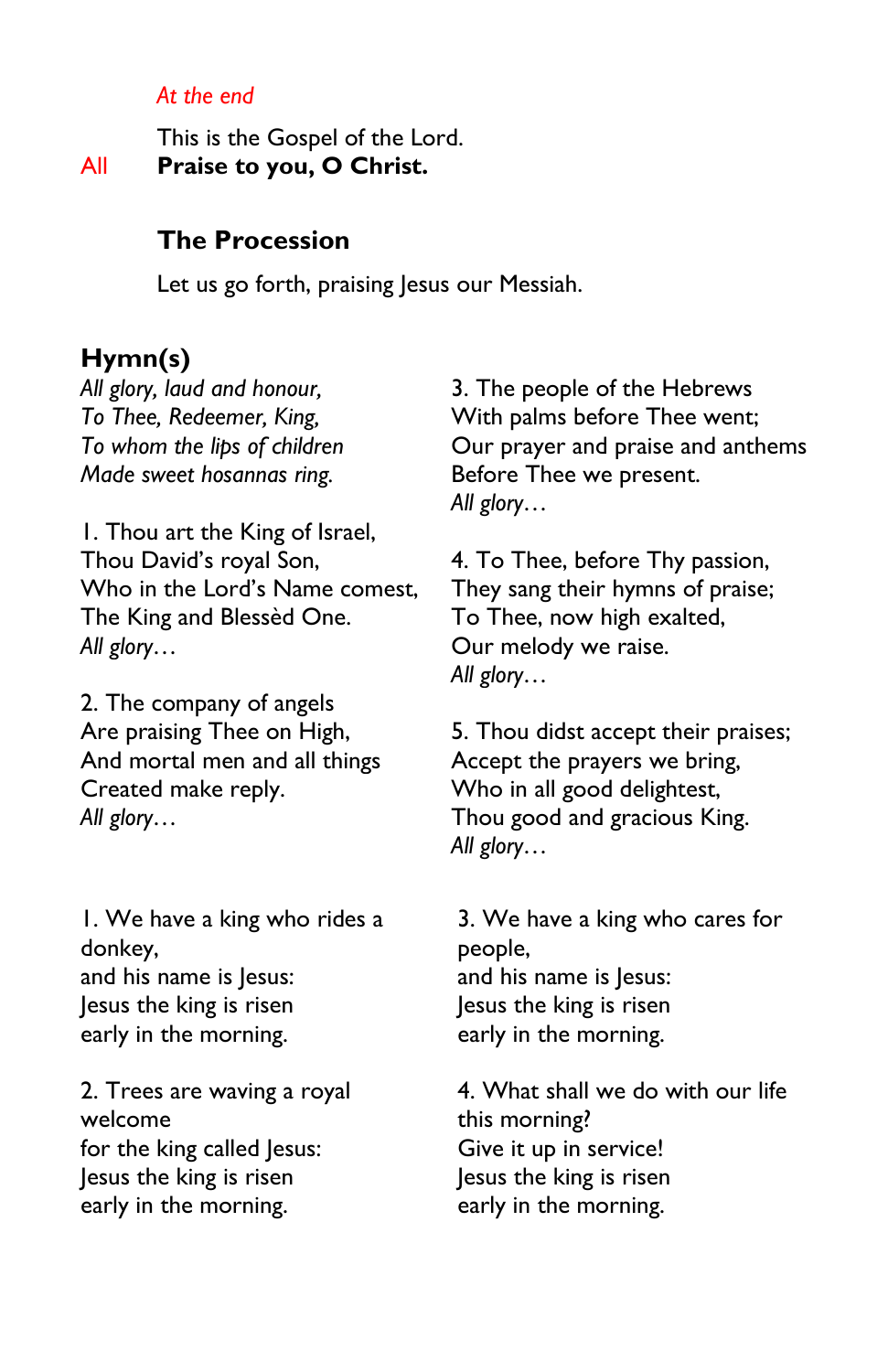### *As the Procession enters the church we sing*

Ride on! ride on in majesty! Hark! all the tribes hosanna cry; Thy humble beast pursues his road With palms and scattered garments strowed.

Ride on! ride on in majesty! In lowly pomp ride on to die; O Christ, thy triumphs now begin O'er captive death and conquered sin.

Ride on! ride on in majesty! The wingèd squadrons of the sky Look down with sad and wondering eyes To see the approaching sacrifice.

Ride on! ride on in majesty! Thy last and fiercest strife is nigh; The Father on his sapphire throne Awaits his own anointed Son.

Ride on! ride on in majesty! In lowly pomp ride on to die; Bow thy meek head to mortal pain, Then take, O God, thy power, and reign.

## **The Collect**

Let us pray for a closer union with Christ in his suffering and in his glory.

Almighty and everlasting God, who in your tender love towards the human race sent your Son our Saviour Jesus Christ to take upon him our flesh and to suffer death upon the cross: grant that we may follow the example of his patience and humility, and also be made partakers of his resurrection; through Jesus Christ your Son our Lord, who is alive and reigns with you, in the unity of the Holy Spirit, one God, now and for ever.

### All **Amen.**

*Please sit.*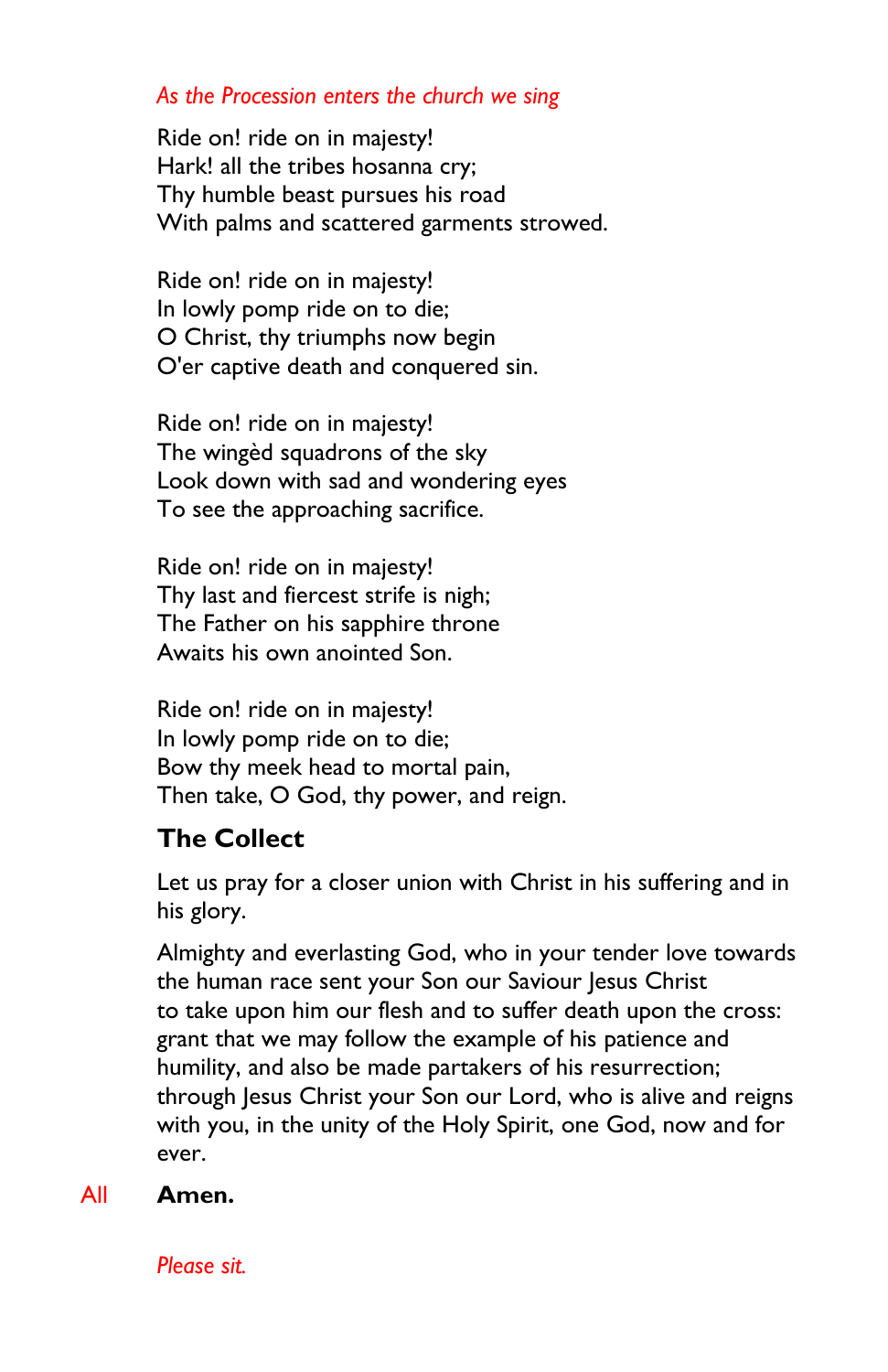## **The Liturgy of the Word**

## **Readings**

*At the end of each the reader may say* 

This is the word of the Lord. All **Thanks be to God.**

## **Gradual Hymn**

## **The Passion Reading**

*During the reading of the Passion please sit, if you prefer, after the introduction. Please stand, as you are able, when it is indicated.*

Praise to you, O Christ, King of eternal glory. Christ humbled himself and became obedient unto death, even death on a cross. Therefore God has highly exalted him and given him the name that is above every name.

All **Praise to you, O Christ, King of eternal glory.**

Hear the Gospel of our Lord Jesus Christ according to *N*. All **Glory to you, O Lord.**

The Passion of our Lord Jesus Christ according to *N*.

## *At the end*

This is the Gospel of the Lord. All **Praise to you, O Christ.**

*Please sit or kneel.*

## **Prayers of Intercession**

*This response is used* …let us pray to the Lord.

All **Lord, have mercy.**

## *At the end*

**Holy God, holy and strong, holy and immortal, have mercy upon us.**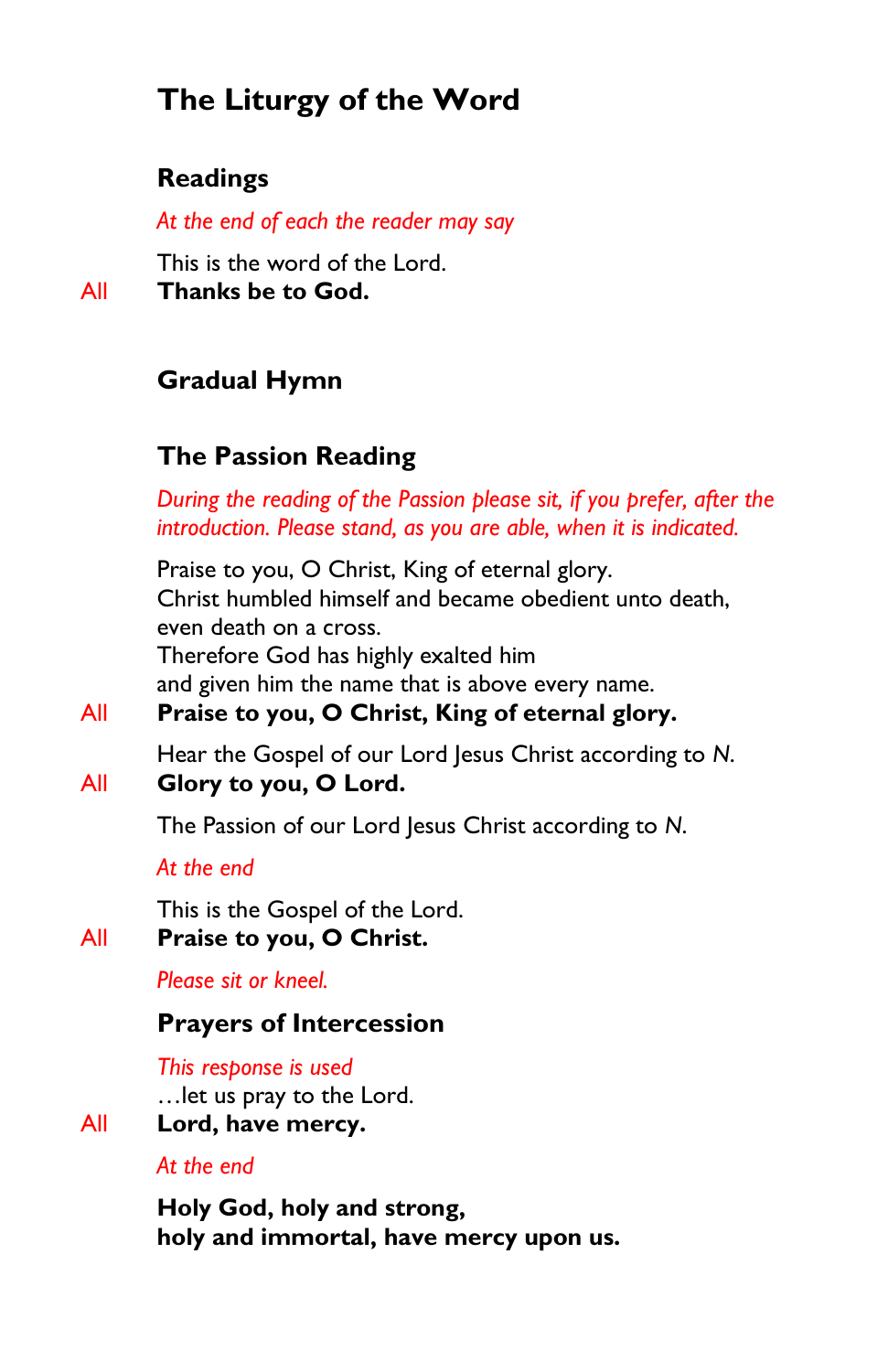## **The Liturgy of the Sacrament**

*Please stand.*

## **The Peace**

Once we were far off, but now in union with Christ Jesus we have been brought near through the shedding of Christ's blood, for he is our peace.

The peace of the Lord be always with you All **and also with you.**

Let us offer one another a sign of peace.

## **Offertory Hymn**

*During the hymn bread and wine are presented, the altar is prepared and the gifts of the people are gathered and presented.* 

Jesus, true vine and bread of life, ever giving yourself that the world might live, let us share your death and passion: make us perfect in your love.

All **Amen.**

## **The Eucharistic Prayer**

The Lord be with you

### All **and also with you.**

Lift up your hearts.

All **We lift them to the Lord.**

Let us give thanks to the Lord our God.

All **It is right to give thanks and praise.**

*The president praises God for his mighty acts and all respond* 

All **Holy, holy, holy Lord, God of power and might, heaven and earth are full of your glory. Hosanna in the highest. Blessed is he who comes in the name of the Lord. Hosanna in the highest.**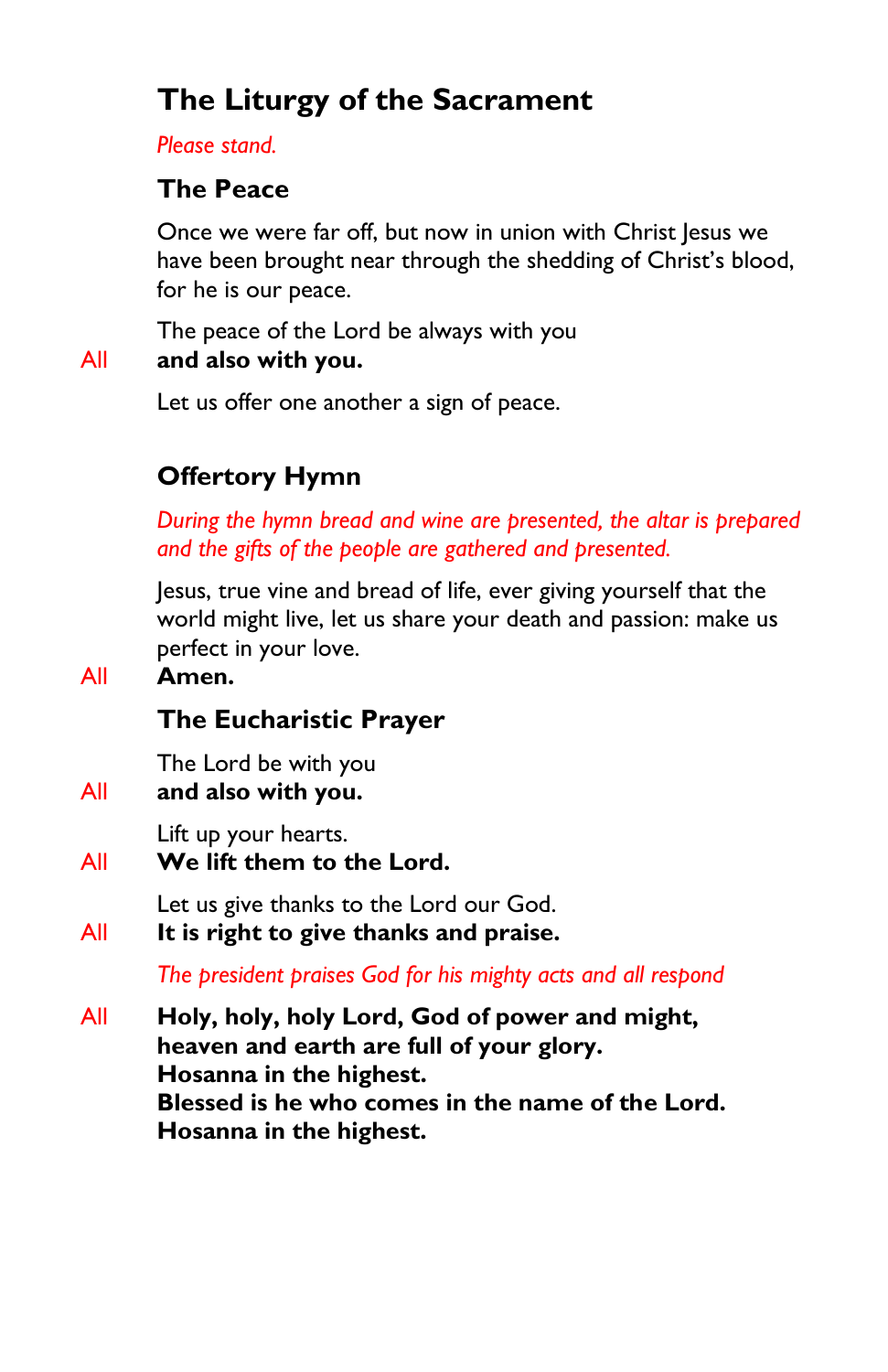*The president recalls the Last Supper.*

Christ is the bread of life:

All **When we eat this bread and drink this cup, we proclaim your death, Lord Jesus, until you come in glory.**

> *The Prayer continues and leads into the doxology, to which all respond boldly*

### All **Amen.**

*Please kneel or sit.*

## **The Lord's Prayer**

As our Saviour taught us, so we pray:

All **Our Father, who art in heaven, hallowed be thy name; thy kingdom come; thy will be done; on earth as it is in heaven. Give us this day our daily bread. And forgive us our trespasses, as we forgive those who trespass against us. And lead us not into temptation; but deliver us from evil. For thine is the kingdom, the power and the glory, for ever and ever. Amen.**

## **Breaking of the Bread**

Every time we eat this bread and drink this cup, *All* **we proclaim the Lord's death until he comes.**

## **Giving of Communion**

Draw near with faith. Receive the body of our Lord Jesus Christ which he gave for you, and his blood which he shed for you. Eat and drink in remembrance that he died for you, and feed on him in your hearts by faith with thanksgiving.

*Everyone is invited to come forward to receive the Holy Communion if that is your custom and tradition, or to receive a blessing.*

*During the distribution hymns and anthems may be sung.*